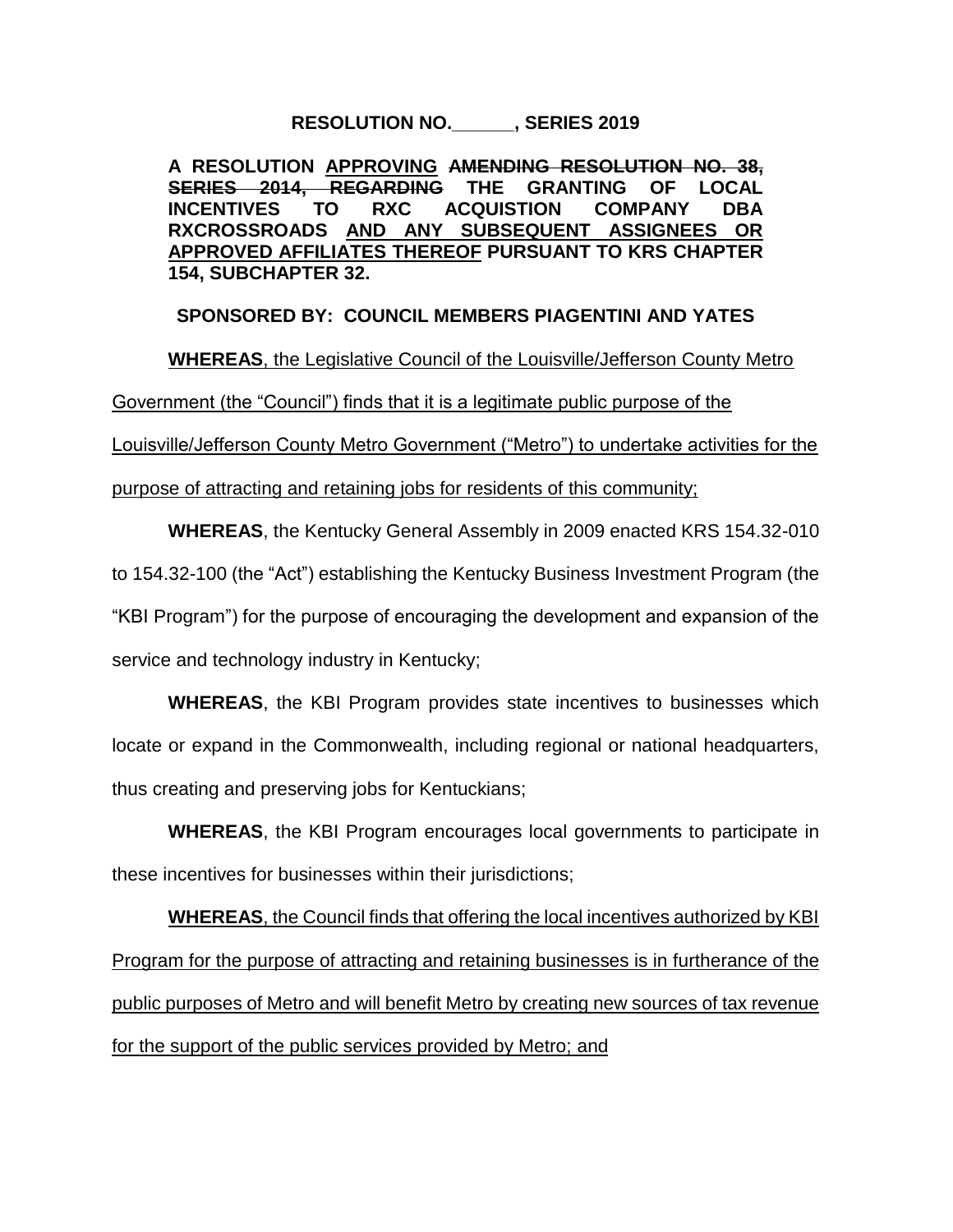**WHEREAS,** Rxc Acquistion Company Dba Rxcrossroads has applied for the benefits authorized under the KBI Program to assist its expansion of existing operations to 5101 Jeff Commerce Drive, Louisville, KY.

**WHEREAS**, the Legislative Council of the Louisville/Jefferson County Metro

Government (the "Council") passed Resolution No. 38, Series 2014 granting local

incentives to RxC Acquisition Company dba RxCrossroads, Inc. pursuant to the Act;

 **WHEREAS**, following the passage of Resolution No. 38, Series 2014, RxC Acquisition Company dba RxCrossroads has requested to reduce its local occupational tax participation level from one percent 1% to one-half of one percent 0.5%.

## **NOW, THEREFORE, BE IT RESOLVED BY THE LEGISLATIVE COUNCIL OF THE LOUISVILLE/JEFFERSON COUNTY METRO GOVERNMENT (THE COUNCIL) AS FOLLOWS:**

**SECTION I:** That the Council does hereby approve participating in the grant of incentives to Rxc Acquistion Company Dba Rxcrossroads (the "Company"), and any subsequent assignees and approved affiliates thereof, under the KBI Program, subject to the Company satisfying modifying the incentive grant to reduce the local occupational tax participation level to one-half of one percent (0.5%), provided such modification does not alter the Company's obligation to satisfy the requirements set forth in the Act, including minimum full time jobs, investment, and wage and employee benefits, and subject to the terms of this Resolution. No. 117, Series 2012.

**SECTION II:** That the Council does hereby agree to participate in the grant of incentives under the KBI Program by contributing one-half of one percent (0.5%) of the local occupational tax pursuant to the provisions of KRS 154-32.090. The State to